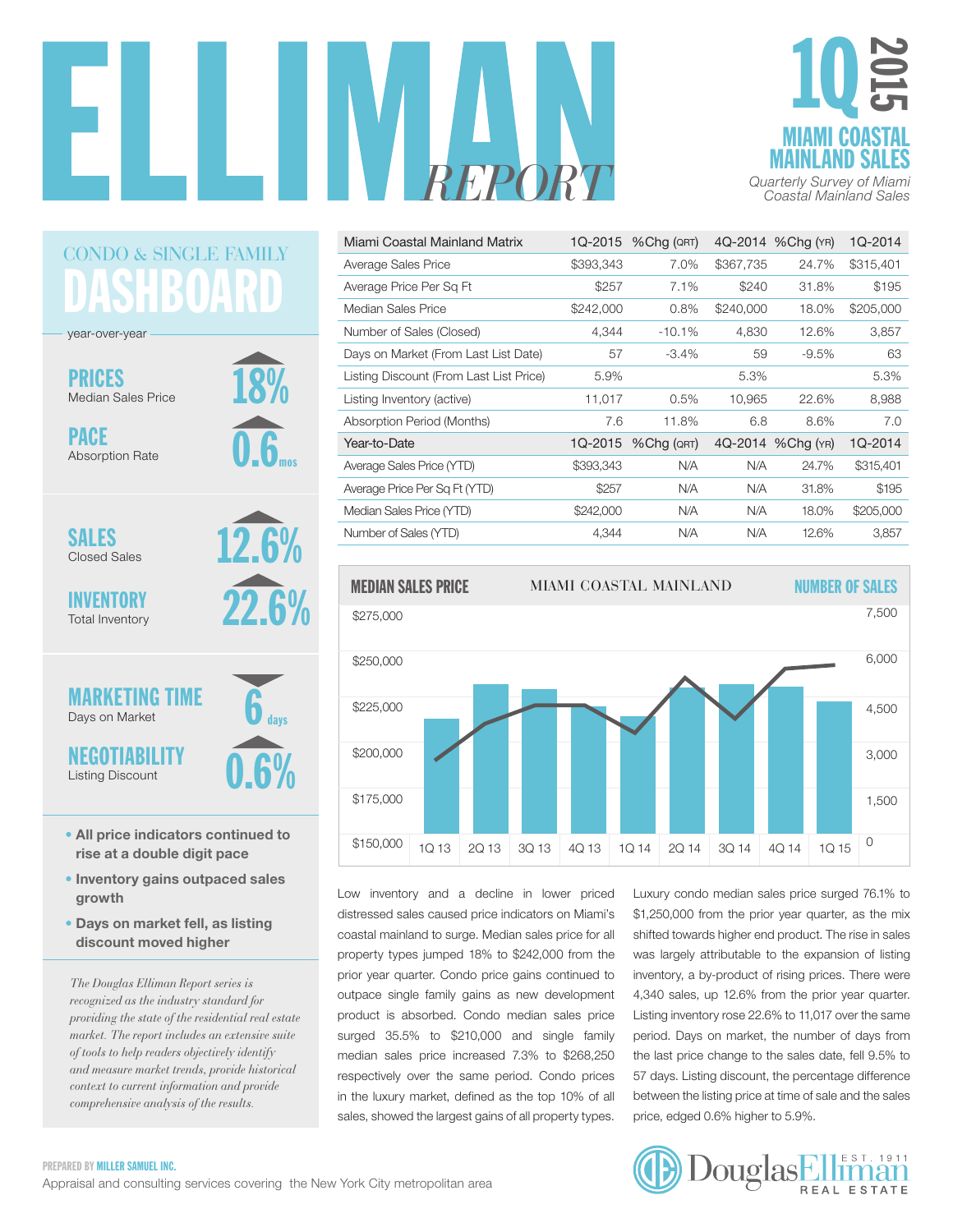# **CONDOS**

- Number of sales jumped despite large decline in distressed sales
- Listing inventory expanded faster than sales
- Price indicators surged as bigger gains occurred in larger sized units
- Marketing time fell as negotiability expanded

| Condo Mix    | Sales<br>Share | Median<br>Sales Price |
|--------------|----------------|-----------------------|
| Studio       | 2.1%           | \$140,500             |
| 1-hedroom    | 25.5%          | \$181,225             |
| 2-bedroom    | 49.0%          | \$215,000             |
| 3-bedroom    | 20.6%          | \$228,000             |
| 4-hedroom    | 2.6%           | \$530,000             |
| $5+$ bedroom | $0.1\%$        | \$3,750,000           |

# SINGLE FAMILY

- Price indicators moved higher
- Number of sales increased as listing inventory slipped
- Marketing time and negotiability remained largely unchanged
- Distressed sales fell sharply

| Single Family<br>Mix | Sales<br>Share | Median<br>Sales Price |
|----------------------|----------------|-----------------------|
| 1-bedroom            | 0.5%           | \$46,200              |
| 2-hedroom            | 11.5%          | \$174,950             |
| 3-bedroom            | 48.3%          | \$238,000             |
| 4-bedroom            | 28.5%          | \$318,750             |
| $5+$ bedroom         | 11.1%          | \$548,500             |

| Condo Market Matrix                     | 1Q-2015   | %Chg (QTR) | 4Q-2014   | %Chg (YR) | 1Q-2014   |
|-----------------------------------------|-----------|------------|-----------|-----------|-----------|
| Average Sales Price                     | \$367,116 | 5.4%       | \$348,431 | 52.1%     | \$241,438 |
| Average Price Per Sq Ft                 | \$303     | 7.1%       | \$283     | 49.3%     | \$203     |
| Median Sales Price                      | \$210,000 | 0.0%       | \$210,000 | 35.5%     | \$155,000 |
| Non-Distressed                          | \$252,000 | $-4.2%$    | \$263,000 | 10.0%     | \$229,000 |
| Distressed                              | \$125,000 | $-3.8\%$   | \$130,000 | 25.0%     | \$100,000 |
| Number of Sales                         | 2,384     | $-10.1%$   | 2,651     | 18.5%     | 2,011     |
| Non-Distressed                          | 1,824     | $-2.0%$    | 1,861     | 55.5%     | 1,173     |
| Distressed                              | 560       | $-29.1%$   | 790       | $-33.2%$  | 838       |
| Days on Market (From Last List Date)    | 53        | $-5.4\%$   | 56        | $-17.2\%$ | 64        |
| Listing Discount (From Last List Price) | 6.3%      |            | 5.5%      |           | 5.1%      |
| Listing Inventory (Active)              | 7,692     | 4.3%       | 7,374     | 37.2%     | 5,605     |
| Absorption Period (Months)              | 9.7       | 16.9%      | 8.3       | 15.5%     | 8.4       |

7,500



| Single Family Market Matrix             | 1Q-2015   | $%$ Cha ( $QTR$ ) | 4Q-2014   | $%$ Chg $(YR)$ | 1Q-2014   |
|-----------------------------------------|-----------|-------------------|-----------|----------------|-----------|
| Average Sales Price                     | \$425,243 | 8.7%              | \$391,221 | 7.4%           | \$395,975 |
| Average Price Per Sq Ft                 | \$202     | 8.0%              | \$187     | 8.0%           | \$187     |
| Median Sales Price                      | \$268,250 | $-0.6%$           | \$270,000 | 7.3%           | \$250,000 |
| Non-Distressed                          | \$305,000 | $-6.2%$           | \$325,000 | 1.7%           | \$299,900 |
| Distressed                              | \$185,000 | $-4.4%$           | \$193,500 | 1.1%           | \$183,000 |
| Number of Sales                         | 1,960     | $-10.1%$          | 2,179     | 6.2%           | 1,846     |
| Non-Distressed                          | 1.437     | $3.2\%$           | 1,393     | 25.5%          | 1,145     |
| Distressed                              | 523       | -33.5%            | 786       | $-25.4\%$      | 701       |
| Days on Market (From Last List Date)    | 61        | $-1.6%$           | 62        | $0.0\%$        | 61        |
| Listing Discount (From Last List Price) | 5.4%      |                   | 5.1%      |                | 5.6%      |
| Listing Inventory (Active)              | 3,325     | $-7.4%$           | 3,591     | $-1.7%$        | 3,383     |
| Absorption Period (Months)              | 5.1       | 4.1%              | 4.9       | $-7.3\%$       | 5.5       |

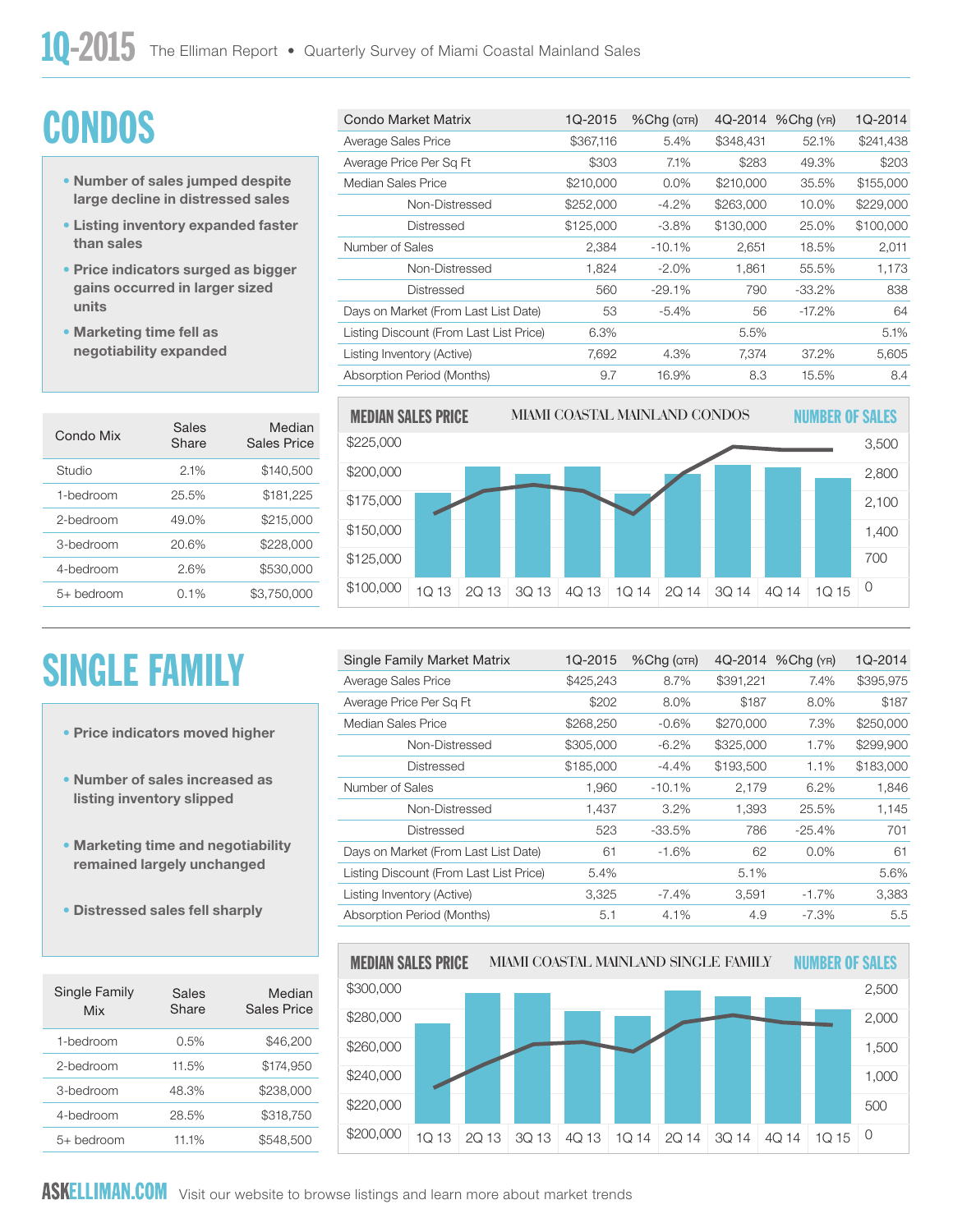#### *Miami: Coastal Mainland by* LOCATION

#### AVENTURA

- Price indicators increased as sales declined
- Listing discount increased as days on market fell

#### **DOWNTOWN**

- Condo sales slipped as listing discount jumped
- Condo price indicators edged higher
- Single family price indicators moved higher
- Single family sales increased as marketing time stabilized

#### COCONUT GROVE

- Condo sales increased as negotiability fell sharply
- Condo price indicators and sales surged
- Single family sales declined as marketing time edged higher
- Single family price indicators increased

#### CORAL GABLES

- Condo sales and marketing time declined
- Condo price indicators surged as negotiability expanded
- Single family price indicators moved higher
- Single family sales stabilized as negotiability tightened

| Aventura Condo Matrix                   |           | 1Q-2015 % Chg (QTR) | 4Q-2014   | %Chg (YR) | 1Q-2014   |
|-----------------------------------------|-----------|---------------------|-----------|-----------|-----------|
| Average Sales Price                     | \$470.795 | 13.6%               | \$414.371 | 25.1%     | \$376,484 |
| Average Price per Sq Ft                 | \$313     | 13.0%               | \$277     | 27.8%     | \$245     |
| Median Sales Price                      | \$318,000 | 2.6%                | \$310,000 | 14.2%     | \$278,450 |
| Number of Sales (Closed)                | 263       | $-14.3%$            | 307       | $-10.5%$  | 294       |
| Days on Market (From Last List Date)    | 48        | $-11.1%$            | 54        | $-9.4%$   | 53        |
| Listing Discount (From Last List Price) | 7.1%      |                     | 6.9%      |           | 6.5%      |

| Downtown Condo Matrix                   |           | 1Q-2015 %Chg (QTR) | 4Q-2014   | $%$ Chg $(YR)$ | 1Q-2014   |
|-----------------------------------------|-----------|--------------------|-----------|----------------|-----------|
| Average Sales Price                     | \$265,769 | 3.6%               | \$256,541 | $-1.0%$        | \$268,488 |
| Average Price per Sq Ft                 | \$237     | 5.3%               | \$225     | 2.2%           | \$232     |
| Median Sales Price                      | \$167,000 | 2.8%               | \$162,500 | 4.4%           | \$160,000 |
| Number of Sales (Closed)                | 1.677     | $-9.0\%$           | 1.842     | $-0.7%$        | 1,689     |
| Days on Market (From Last List Date)    | 54        | $-6.9%$            | 58        | $-11.5%$       | 61        |
| Listing Discount (From Last List Price) | 8.0%      |                    | 4.5%      |                | 4.9%      |
|                                         |           |                    |           |                |           |
| Downtown Single Family Matrix           | 1Q-2015   | $%$ Chq ( $QTR$ )  | 4Q-2014   | %Chg (YR)      | 1Q-2014   |
| Average Sales Price                     | \$308,081 | 5.0%               | \$293,379 | 8.4%           | \$284,154 |
| Average Price per Sq Ft                 | \$158     | 3.9%               | \$152     | 8.2%           | \$146     |
| Median Sales Price                      | \$250,000 | $0.0\%$            | \$250,000 | 9.9%           | \$227,500 |
| Number of Sales (Closed)                | 1,695     | $-10.3%$           | 1,890     | 8.2%           | 1,567     |
| Days on Market (From Last List Date)    | 61        | $-3.2\%$           | 63        | $-1.6%$        | 62        |

| Coconut Grove Condo Matrix              |             | 1Q-2015 % Chg (QTR) |           | 4Q-2014 %Chg (YR) | 1Q-2014           |
|-----------------------------------------|-------------|---------------------|-----------|-------------------|-------------------|
| Average Sales Price                     | \$584,730   | $-33.7%$            | \$881,498 | 23.2%             | \$474,611         |
| Average Price per Sq Ft                 | \$404       | $-17.6%$            | \$490     | 17.8%             | \$343             |
| Median Sales Price                      | \$497.500   | $-4.8%$             | \$522,500 | 21.3%             | \$410,000         |
| Number of Sales (Closed)                | 44          | 0.0%                | 44        | 33.3%             | 33                |
| Days on Market (From Last List Date)    | 64          | $-1.5%$             | 65        | 4.9%              | 61                |
| Listing Discount (From Last List Price) | 4.0%        |                     | 6.1%      |                   | 10.5%             |
|                                         |             |                     |           |                   |                   |
| Coconut Grove Single Family Matrix      |             | 1Q-2015 %Chg (QTR)  |           | 4Q-2014 %Chg (YR) | 1Q-2014           |
| Average Sales Price                     | \$1,714,674 | 85.2%               | \$925.933 |                   | 66.1% \$1.032.261 |
| Average Price per Sq Ft                 | \$539       | 49.7%               | \$360     | 34.4%             | \$401             |
| Median Sales Price                      | \$1,309,500 | 73.0%               | \$757,000 | 54.1%             | \$850,000         |
| Number of Sales (Closed)                | 23          | $-23.3%$            | 30        | $-34.3%$          | 35                |
| Days on Market (From Last List Date)    | 59          | 15.7%               | 51        | 1.7%              | 58                |

| Coral Gables Condo Matrix               |             | 1Q-2015 %Chg (QTR) |             | 4Q-2014 %Chg (YR) | 1Q-2014           |
|-----------------------------------------|-------------|--------------------|-------------|-------------------|-------------------|
| Average Sales Price                     | \$510,579   | $-2.6%$            | \$524,380   | 89.1%             | \$270,004         |
| Average Price per Sq Ft                 | \$368       | 2.5%               | \$359       | 50.8%             | \$244             |
| Median Sales Price                      | \$352,000   | $-6.1%$            | \$375,000   | 49.8%             | \$235,000         |
| Number of Sales (Closed)                | 57          | $-9.5%$            | 63          | $-9.5%$           | 63                |
| Days on Market (From Last List Date)    | 47          | $-4.1%$            | 49          | $-27.7%$          | 65                |
| Listing Discount (From Last List Price) | 5.4%        |                    | 4.7%        |                   | 3.8%              |
|                                         |             |                    |             |                   |                   |
| Coral Gables Single Family Matrix       |             | 1Q-2015 %Chg (QTR) |             | 4Q-2014 %Chg (YR) | 1Q-2014           |
| Average Sales Price                     | \$1,609,080 | 39.0%              | \$1.157.835 |                   | 37.2% \$1,172,967 |
| Average Price per Sq Ft                 | \$484       | 20.1%              | \$403       | 23.5%             | \$392             |
| Median Sales Price                      | \$918,000   | 8.3%               | \$847,500   | 16.9%             | \$785,000         |
| Number of Sales (Closed)                | 109         | $-14.8%$           | 128         | $0.0\%$           | 109               |
| Days on Market (From Last List Date)    | 54          | $0.0\%$            | 54          | 5.9%              | 51                |